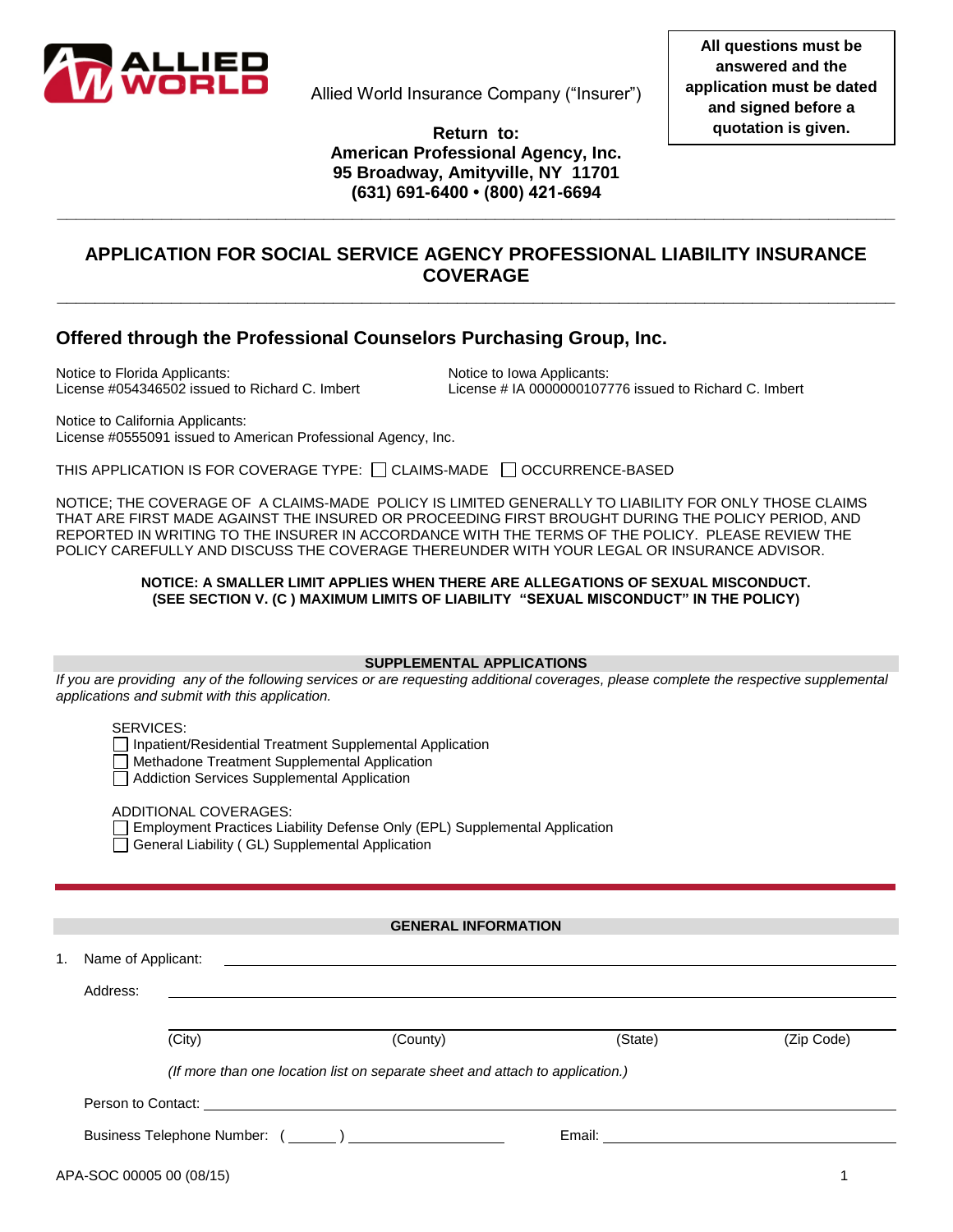| 2. |  | Applicant is a |  |  |
|----|--|----------------|--|--|
|----|--|----------------|--|--|

a: 
a:  $\Box$  For Profit Corporation  $\Box$  Partnership  $\Box$  Municipal/Governmenta Other (specify)

 $\Box$  Municipal/Governmental

3. (a)Limits of Liability desired (check one):

(Limits of Liability apply to each claim. A series of continuous, repeated or interrelated wrongful acts are considered one wrongful act and one claim.)

The first limit is applicable to each claim. The second limit is the annual aggregate the Insurer is liable for.

| 5100,000/300,000                    | $\frac{1}{2}$ \$1,000,000/1,000,000             | $\Box$ \$ 500,000/1,000,000  | $\Box$ \$1,000,000/3,000,000 |
|-------------------------------------|-------------------------------------------------|------------------------------|------------------------------|
| $\frac{1}{2}$ \$1,000,000/4,000,000 | $\left  \frac{6}{31,000,000/5,000,000} \right $ | $\Box$ \$2,000,000/2,000,000 | $\Box$ \$2,000,000/4,000,000 |

(b)Defense Costs Related to Proceedings:

Defense costs of licensing board investigations or proceedings are covered by the policy for a limit of \$35,000 for no charge. If additional limits (for a charge) are needed, please select below:

| \$50,000  |
|-----------|
| \$75,000  |
| \$100.000 |
| \$125.000 |
| \$150,000 |

(c) Effective Date requested: \_\_ / /\_\_\_\_ Retroactive date (for claims-made coverage): \_\_ / /\_\_\_\_

4. List the name and information for every employee including clerical. If additional space is needed, please use a separate sheet of paper. Independent Contractors are not to be listed since they are not personally protected.

| Name | Degree & Field<br>of Study | <b>Licensed As</b> | <b>Certified As</b> | <b>Full Time</b><br><b>Part Time</b> | <b>Position Held</b><br>(Job Title) |
|------|----------------------------|--------------------|---------------------|--------------------------------------|-------------------------------------|
|      |                            |                    |                     |                                      |                                     |
|      |                            |                    |                     |                                      |                                     |
|      |                            |                    |                     |                                      |                                     |
|      |                            |                    |                     |                                      |                                     |

5. Does the agency utilize the services of any Independent Contractors or Consultants (1099 form)?  $\Box$  Yes  $\Box$  No If yes, on a separate sheet of paper, please provide us with all their names, degrees and fields of study

6. Total number of hours donated by volunteers in an average work week:

- 7. Average number of students working for, or training under, the direction of the applicant named in Question 1:
- 8. The applicant is a member of (check next to those which apply):
	- Council on Accreditation of Services for Families and Children
	- Child Welfare League of America
	- United Way
	- Other (specify):
- 9. A) The agency is licensed by state or local authorities:  $\Box$  Yes  $\Box$  Yes  $\Box$  No

| If yes, indicate which authority: |  |
|-----------------------------------|--|
|                                   |  |

- B) The agency is certified by:
- 10. Year established:

<sup>11.</sup> In the past five years, has the applicant sold or divested itself of any facilities, subsidiaries or assets, or  $\Box$  Yes  $\Box$  No discontinued any of its operations?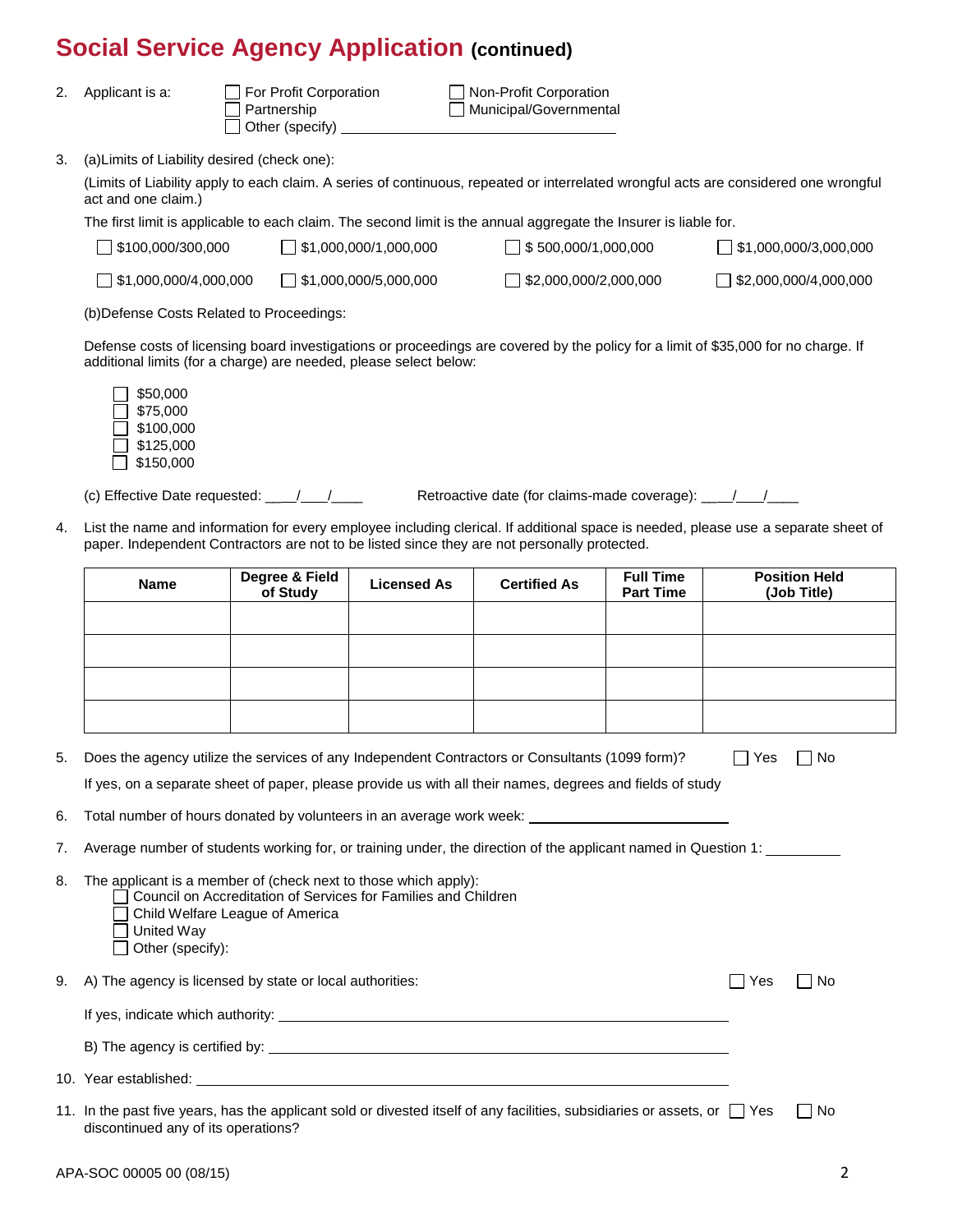|    | 12. Indicate Gross Revenues/Annual Receipts                                                                                                                                                     |     |       |
|----|-------------------------------------------------------------------------------------------------------------------------------------------------------------------------------------------------|-----|-------|
|    | B) This Calendar Year: ____________________                                                                                                                                                     |     |       |
|    | 13. Give a complete description of the services provided. If additional space is required, attach a separate<br>sheet to this application. (Include any descriptive material and/or brochures.) |     |       |
|    | 14. Does the applicant conduct or provide any services via the Internet?                                                                                                                        | Yes | ⊟ No  |
|    |                                                                                                                                                                                                 |     |       |
|    | 15. Are there any camp, adventure/wilderness, ropes course or any type of recreational programs offered? Thes                                                                                   |     | l INo |
|    | If "Yes," describe and submit brochure or detailed narrative of activities: ________________________                                                                                            |     |       |
|    |                                                                                                                                                                                                 |     |       |
|    | ALL PARTS OF THE FOLLOWING QUESTIONS MUST BE ANSWERED.<br>If additional space is required, attach a separate sheet to this application                                                          |     |       |
|    | <b>ADOPTION SERVICES</b>                                                                                                                                                                        |     |       |
|    | 16. Does the applicant provide adoption services?                                                                                                                                               | Yes | l INo |
|    | A. Number of adoptions arranged in last calendar year:                                                                                                                                          |     |       |
| В. | Estimate number of adoptions you will arrange this calendar year:                                                                                                                               |     |       |
| C. | What are the ages of the children placed for adoption?                                                                                                                                          |     |       |
|    | D. Outline the protocol used in the adoption procedure: ________________________                                                                                                                |     |       |
| Е. | Does the applicant have legal custody of children?                                                                                                                                              | Yes | No    |
| F. | Is a guardian appointed to each child to ensure the child's welfare?                                                                                                                            | Yes | No    |
|    | <b>FOSTER CARE</b>                                                                                                                                                                              |     |       |
|    | 17. Does the applicant place children in foster homes?                                                                                                                                          | Yes | ∣ No  |
| А. | Number of children placed in foster homes during the last calendar year:                                                                                                                        |     |       |
| В. | Estimate the number of children you will place in foster homes this calendar year: _________                                                                                                    |     |       |
| C. | What are the ages of the children placed in foster homes?                                                                                                                                       |     |       |
| D. | How many foster homes does the applicant utilize?                                                                                                                                               |     |       |
| Е. | Are all homes licensed by applicable state and/or local authorities?                                                                                                                            | Yes | ∣No   |
| F. |                                                                                                                                                                                                 |     |       |
| G. |                                                                                                                                                                                                 |     |       |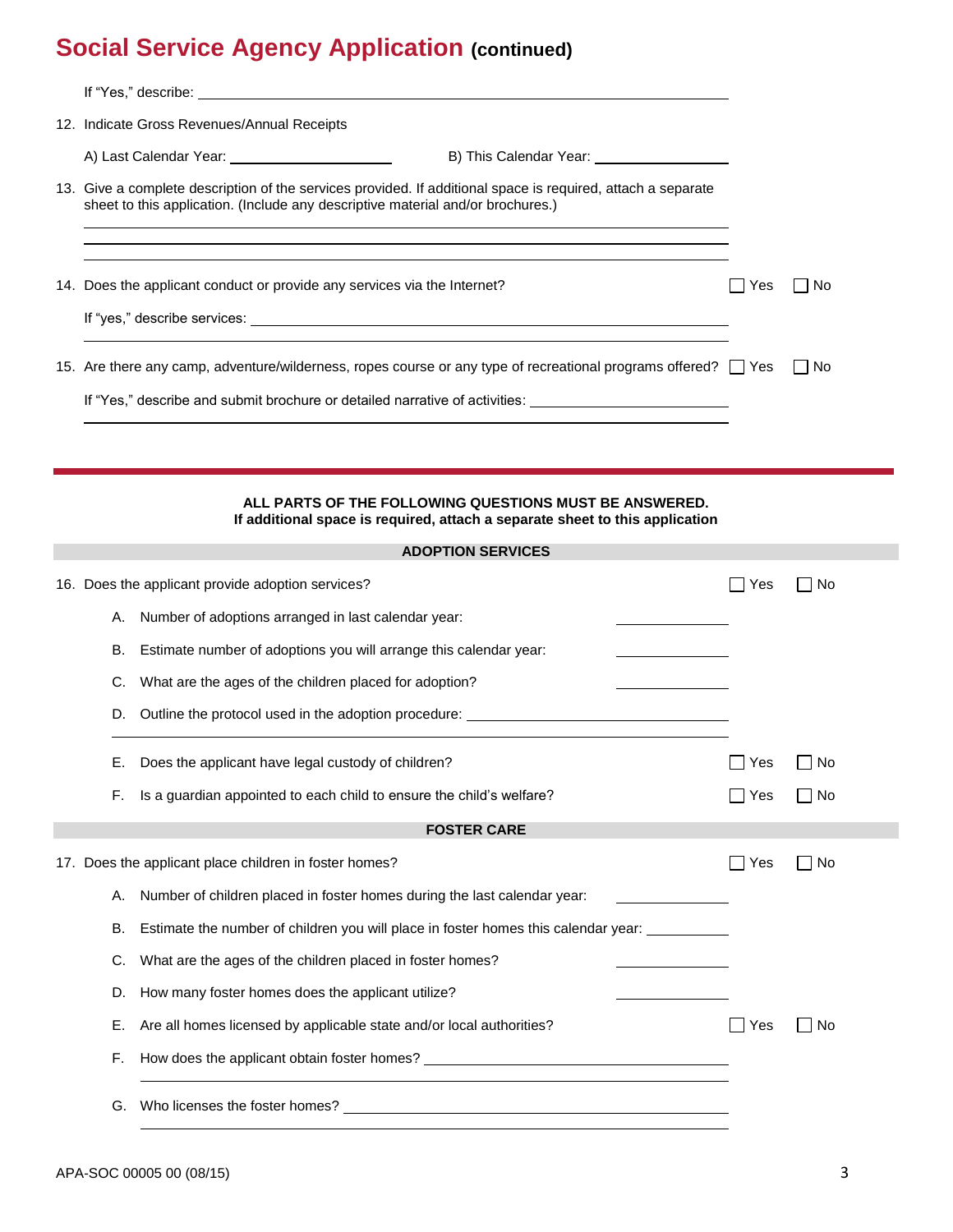| H., | Does the applicant certify the foster homes it utilizes?                                                                                                                                                                                                                                                                                  | Yes      | l No   |
|-----|-------------------------------------------------------------------------------------------------------------------------------------------------------------------------------------------------------------------------------------------------------------------------------------------------------------------------------------------|----------|--------|
|     | If yes, describe standards set for certification: <b>For all any of the standards</b> of the standards of the standards of the standards of the standards of the standards of the standards of the standards of the standards of th                                                                                                       |          |        |
| I.  | What is the applicant's criteria upon which a foster home is rated and accepted?<br>and the control of the control of the control of the control of the control of the control of the control of the                                                                                                                                      |          |        |
| J.  | How often are children moved from one foster home to another? ___________________                                                                                                                                                                                                                                                         |          |        |
| K.  | How many times does the applicant have its employees visit the children in the foster homes?<br><u> 1989 - Johann Stoff, deutscher Stoffen und der Stoffen und der Stoffen und der Stoffen und der Stoffen und de</u>                                                                                                                     |          |        |
|     |                                                                                                                                                                                                                                                                                                                                           |          |        |
| M.  | Does the applicant require proof of Foster Parents Liability Insurance?                                                                                                                                                                                                                                                                   | Yes      | – I No |
| N.  | Please forward proof of General Liability insurance indicating minimum of \$100,000/\$300,000 coverage.                                                                                                                                                                                                                                   |          |        |
| O.  | What is the procedure utilized by the applicant to handle allegations of child abuse (sexual and<br>other) in the foster home?<br><u> and</u> the state of the state of the state of the state of the state of the state of the state of the state of the state of the state of the state of the state of the state of the state of the s |          |        |
|     | <b>RESIDENTIAL CARE</b>                                                                                                                                                                                                                                                                                                                   |          |        |
|     | 18. Does the applicant provide residential care services?                                                                                                                                                                                                                                                                                 | ┓<br>Yes | No     |
|     | If "Yes," please complete Inpatient/Residential Supplemental Application                                                                                                                                                                                                                                                                  |          |        |
|     | <b>OUTPATIENT BEHAVIORAL CARE SERVICES</b>                                                                                                                                                                                                                                                                                                |          |        |
|     | 19. Does the applicant provide outpatient counseling services only?                                                                                                                                                                                                                                                                       | Yes      | l No   |
|     | 20. Does the applicant provide outpatient and in-patient counseling services?                                                                                                                                                                                                                                                             | Yes      | – I No |
|     | If "Yes," please complete Inpatient/Residential Supplemental Application                                                                                                                                                                                                                                                                  |          |        |
|     | 21. The applicant provides (check next to those that apply):<br>□ Mental Health / Behavioral Counseling<br>Alcohol / Drug Rehab (please also complete Addiction Services Supplemental Application)<br>Methadone Treatment (please also complete Methadone Treatment Supplemental Application)<br>$\Box$ Other (describe): $\Box$          |          |        |
|     | 22. (a)Number of annual outpatient or client visits last calendar year:<br>(b) Estimate the number of annual outpatient or client visits during this calendar year: _________________                                                                                                                                                     |          |        |
|     | 23. Number of clients per day:                                                                                                                                                                                                                                                                                                            |          |        |
|     | 24. What types of problems are treated by the applicant? ________________________                                                                                                                                                                                                                                                         |          |        |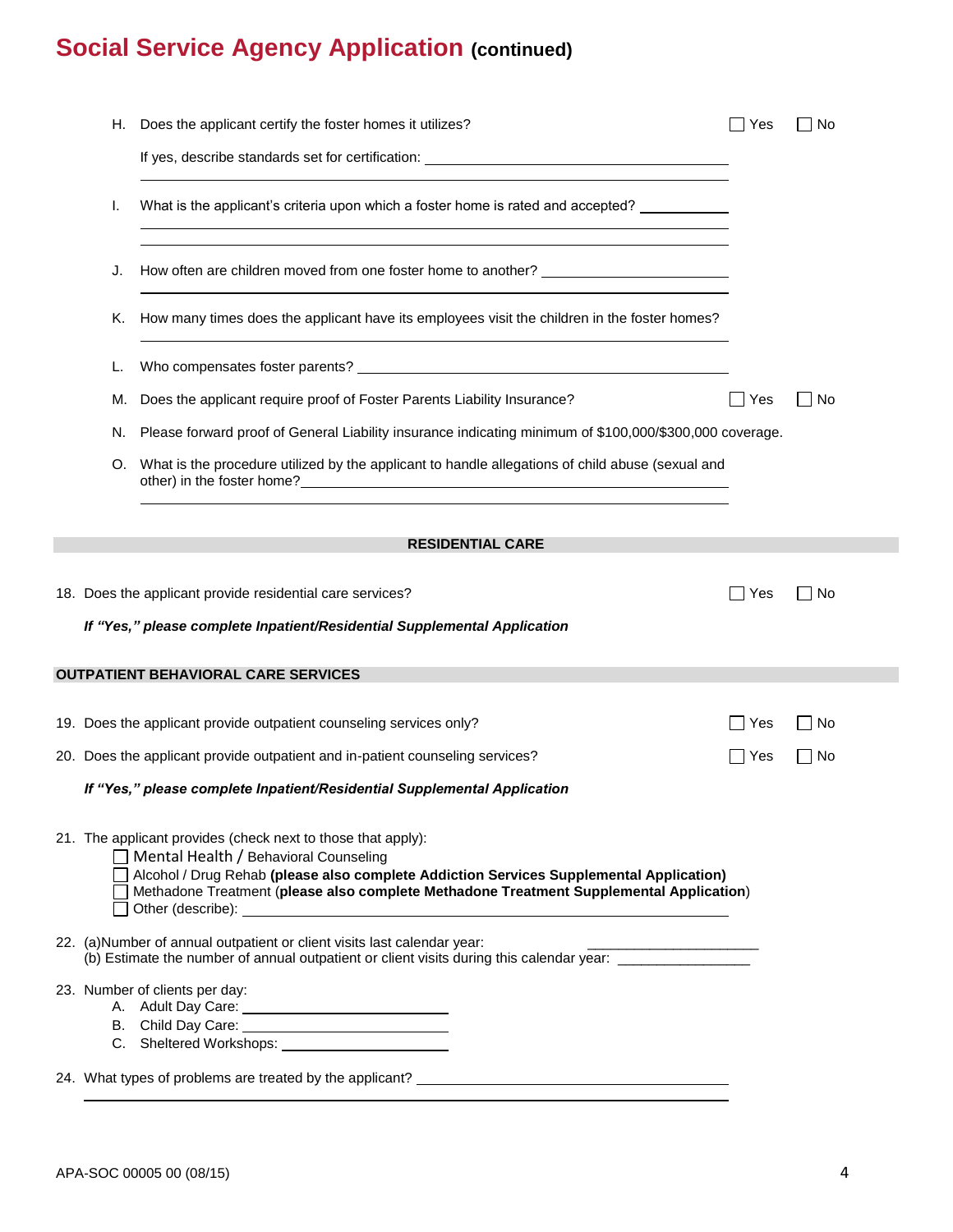|                 | 25. Does the applicant have services specifically concerned with sexual response/dysfunction?                                                                                                                                                                                                                        | Yes    | No     |
|-----------------|----------------------------------------------------------------------------------------------------------------------------------------------------------------------------------------------------------------------------------------------------------------------------------------------------------------------|--------|--------|
| these services? | If yes, does the agency utilize any sexual surrogates and/or hands on therapy when delivering                                                                                                                                                                                                                        | Yes    | No     |
|                 |                                                                                                                                                                                                                                                                                                                      |        |        |
|                 | 26. Does the applicant perform any research activities?                                                                                                                                                                                                                                                              | l IYes | – I No |
|                 | 27. Does the applicant maintain any facilities for detoxification of substance abuse?                                                                                                                                                                                                                                | Yes    | No     |
|                 |                                                                                                                                                                                                                                                                                                                      |        |        |
|                 |                                                                                                                                                                                                                                                                                                                      |        |        |
|                 | 28. If the applicant provides group therapy sessions, answer the following:                                                                                                                                                                                                                                          |        |        |
| i.              | Average size of group:                                                                                                                                                                                                                                                                                               |        |        |
| ii.             | Average number of times a week the group meets:                                                                                                                                                                                                                                                                      |        |        |
| iii.            |                                                                                                                                                                                                                                                                                                                      |        |        |
| i.              | 29. Does the applicant provide hotline services? If yes, answer the following:<br>Number of calls (annually): __________                                                                                                                                                                                             | Yes    | ∣No    |
| ii.             | What types of problems are handled by the hotline? ______________________________                                                                                                                                                                                                                                    |        |        |
| iii.            | Do you use volunteers as counselors?                                                                                                                                                                                                                                                                                 | ∣∣Yes  | No     |
| iv.             | If volunteers are used as counselors, outline the training they receive: __________________________                                                                                                                                                                                                                  |        |        |
| ۷.              |                                                                                                                                                                                                                                                                                                                      |        |        |
|                 | Please provide us with a written protocol outlining the procedure for handling all calls.                                                                                                                                                                                                                            |        |        |
|                 | <b>RESETTLEMENT SERVICES</b>                                                                                                                                                                                                                                                                                         |        |        |
|                 |                                                                                                                                                                                                                                                                                                                      |        |        |
|                 | 30. Does the applicant provide resettlement services?                                                                                                                                                                                                                                                                | ∣ Yes  | No     |
|                 | 31. Please provide a copy of all the services provided by your agency including such information as protocol used for an<br>unaccompanied minor; policy regarding periodic evaluation of foster homes, group homes, and residential care centers;<br>procedures regarding the handling of alleged abuse of any kind. |        |        |
|                 | 32. Does the agency accept responsibility for the local resettlement of clients of a national<br>voluntary agency? If yes, please provide us with the written agreement which describes<br>the relationship between the agencies and the services provided.                                                          | Yes    | – I No |
|                 | <b>CURRENT/PRIOR PROFESSIONAL LIABILITY INSURANCE COVERAGE</b>                                                                                                                                                                                                                                                       |        |        |
|                 | 33. List the expiration date of current/prior Professional Liability Insurance carried:                                                                                                                                                                                                                              |        |        |
|                 | Prior limits: ____________________________                                                                                                                                                                                                                                                                           |        |        |
|                 |                                                                                                                                                                                                                                                                                                                      |        |        |
|                 | Policy type: Claims Made Retroactive date: Contractional District Policy type: Claims Made<br>Occurrence                                                                                                                                                                                                             |        |        |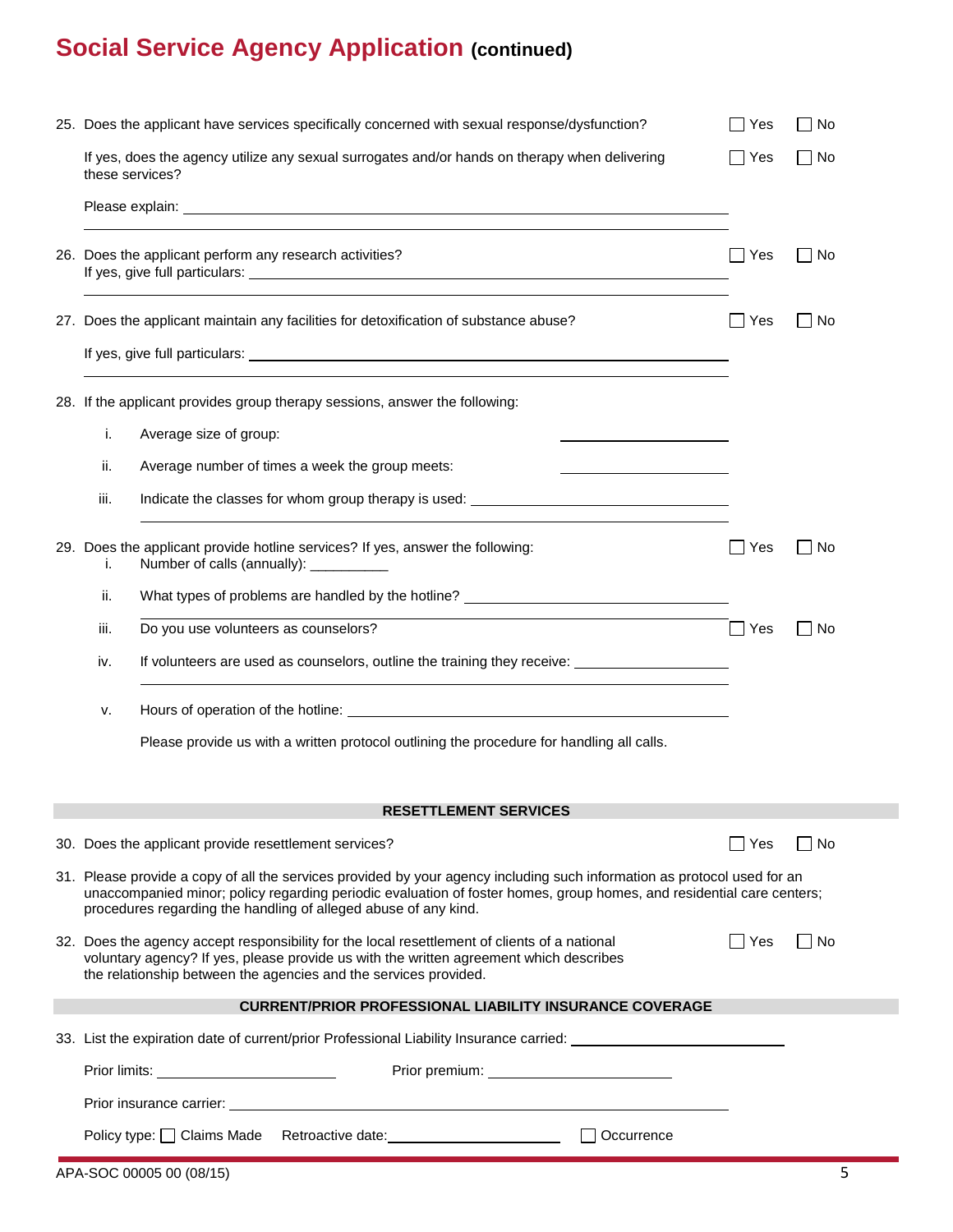|    | <b>REPRESENTATION SECTION</b><br>Any policy issued by the Company is based on the following Representations.                                                                                                                                                                                                                                                                                                      |            |        |
|----|-------------------------------------------------------------------------------------------------------------------------------------------------------------------------------------------------------------------------------------------------------------------------------------------------------------------------------------------------------------------------------------------------------------------|------------|--------|
|    | 34. After inquiry* of each individual listed in Question 4:                                                                                                                                                                                                                                                                                                                                                       |            |        |
|    | *NOTE: "After inquiry" means that the Applicant has inquired of each person as to whether he/she has information<br>pertinent to this question. If you answer "Yes," please include all documents pertinent to the situation you are describing.                                                                                                                                                                  |            |        |
|    | A. Has any person named in Question 4, , ever been convicted of a crime in<br>any state or country?                                                                                                                                                                                                                                                                                                               | l Yes      | No     |
|    | If yes, please give full particulars in order for your Application to be considered: ____________<br><u> 1989 - Andrea Branden, amerikansk politik (d. 1989)</u>                                                                                                                                                                                                                                                  |            |        |
| В. | Has any person named in Question 4, ever had any licensing board or<br>professional ethics body require the surrender of a license or found any such person<br>guilty of a violation of ethics codes, professional misconduct, unprofessional conduct,                                                                                                                                                            | $\Box$ Yes | No     |
|    | incompetence or negligence in any state or country?<br>If yes, please give full particulars and provide copies of charges, correspondence and any<br>findings in order for your Application to be considered: ________________________                                                                                                                                                                            |            |        |
|    | C. Are there any complaints, charges, or investigations pending against any person named in<br>Question 4 by a licensing board or professional ethics body for violation<br>of ethics codes, professional misconduct, unprofessional conduct, incompetence or<br>negligence in any state or country?                                                                                                              | Yes        | ∣ ∣No  |
|    | If yes, please give full particulars and copies of charges, correspondence and any findings in<br>order for your Application to be considered: ___________________________________                                                                                                                                                                                                                                |            |        |
|    | NOTE: MISSOURI APPLICANTS DO NOT RESPOND TO QUESTION 34D                                                                                                                                                                                                                                                                                                                                                          |            |        |
|    | D. Has the Applicant named in Question 1 or any person named in Question 4, ever had any<br>insurance company or Lloyd's decline, cancel, refuse to renew, or accept only on special<br>terms any professional liability insurance?                                                                                                                                                                               | $\Box$ Yes | No     |
|    | If yes, please give full particulars in order for your Application to be considered: _____________                                                                                                                                                                                                                                                                                                                |            |        |
| Е. | Has any professional liability claim or suit ever been made against the Applicant named in<br>Question 1, its directors, officers, or any person named in Question 4, their predecessors in<br>business or against any past or present partner(s)?                                                                                                                                                                | □ Yes      | □ No   |
|    | If yes, please give full particulars and copies of any summons and complaints, pertinent<br>correspondence and outcome, if any, in order for your Application to be considered:                                                                                                                                                                                                                                   |            |        |
| F. | Are there any circumstances, including any loss of private or confidential information, of<br>which the Applicant named in Question 1, its officers or directors or any person named in<br>Question 4, is aware of that may result in any professional liability claim or suit being made<br>against any person named in Question 4, their predecessors in business or against any past<br>or present partner(s)? | □ Yes      | – I No |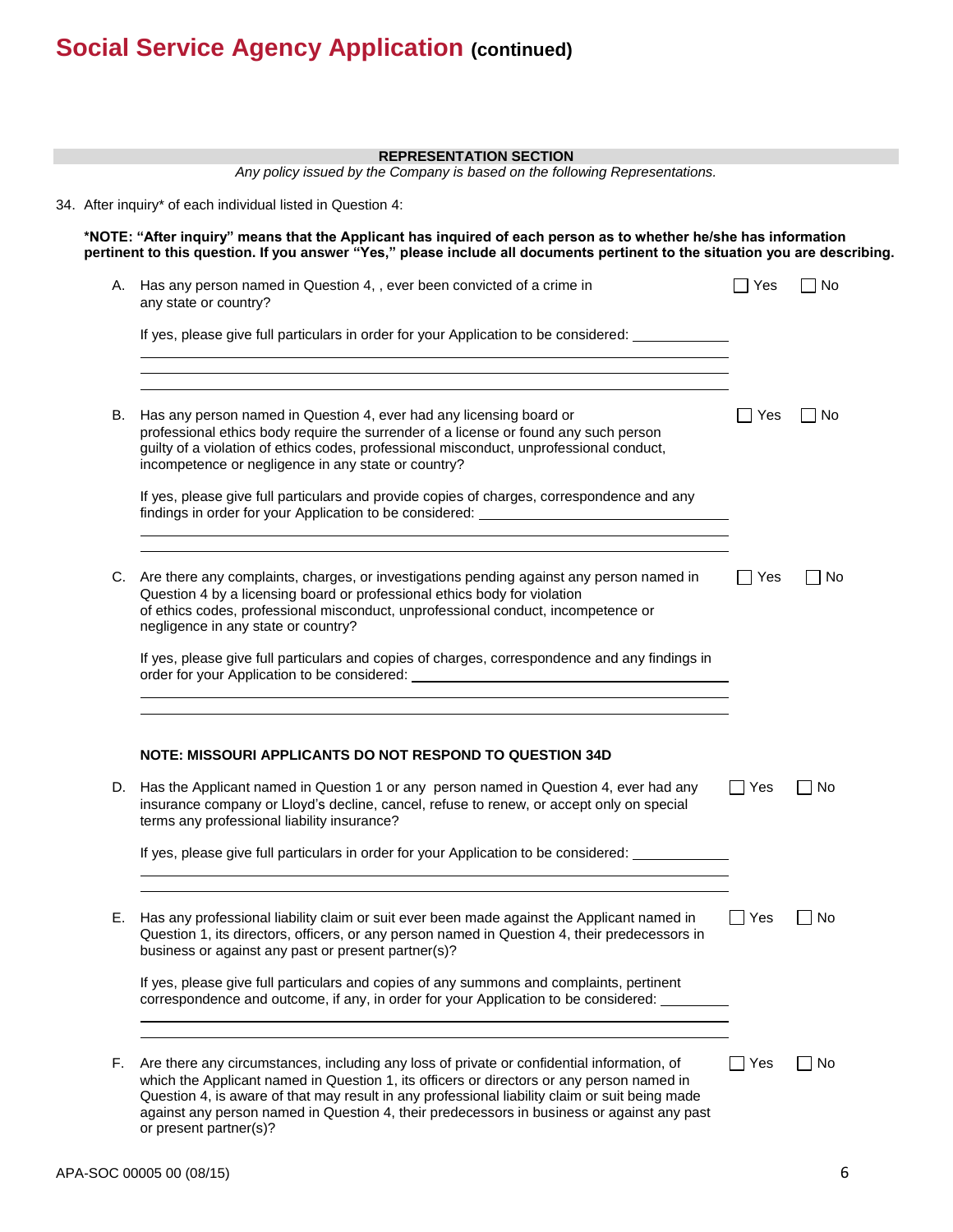|    | If yes, please give full particulars in order for your Application to be considered:                                                                                                                                                                                                                                                                                            |       |           |
|----|---------------------------------------------------------------------------------------------------------------------------------------------------------------------------------------------------------------------------------------------------------------------------------------------------------------------------------------------------------------------------------|-------|-----------|
| G. | Is any person named in Question 4, , engaged in or ever been engaged in any sexual<br>misconduct* with any current or former patients or any current or former patient's spouse or<br>any person with a direct relationship to the current or former patient (for example a guardian,<br>blood relative of the patient or spouse or any person sharing the patient's domicile)? | Yes   | <b>No</b> |
|    | (*"Sexual misconduct" means any actual or alleged erotic physical contact or attempt, threat or<br>proposal thereof.)                                                                                                                                                                                                                                                           |       |           |
|    | If yes, please give full particulars in order for your Application to be considered:                                                                                                                                                                                                                                                                                            |       |           |
| Н. | Has any person named in Question 4, ever had any hospital restrict or revoke privileges or<br>invoke probation for any cause?                                                                                                                                                                                                                                                   | ∣ Yes | No        |
|    | If yes, please give full particulars in order for your Application to be considered:                                                                                                                                                                                                                                                                                            |       |           |
| ı. | Has the Applicant named in Question 1 or any person named in Question 4,, ever been<br>suspended, restricted, or put on probation by any governmental health programs<br>(e.g. Medicare or Medicaid)?                                                                                                                                                                           | Yes   | No        |
|    | If yes, please give full particulars in order for your Application to be considered:                                                                                                                                                                                                                                                                                            |       |           |
| J. | Is any person named in Question 4 currently being, or ever been, treated for a serious health $\Box$ Yes<br>problem that did or can impair the ability to treat patients?                                                                                                                                                                                                       |       | No        |
|    | If yes, please give full particulars in order for your Application to be considered: _____________                                                                                                                                                                                                                                                                              |       |           |

### **NOTICES TO APPLICANT & FRAUD WARNINGS**

The undersigned, as authorized agent of all individuals and entities proposed for this insurance, represents that, to the best of his/her knowledge and belief, after diligent inquiry, the statements in this Application and any attachments or information submitted to or obtained by the Insurer in connection with this Application (together referred to as the "Application") are true and complete.

The information in this Application is material to the risk accepted by the Insurer. If a policy is issued it will be in reliance by the Insurer upon the Application, and the Application will be the basis of the contract. The Application is on file with the Insurer, and shall be deemed to be attached to, and made a part of, and incorporated into the Policy, if issued.

The Insurer is authorized to make any inquiry in connection with this Application. The Insurer's acceptance of this Application or the making of any subsequent inquiry does not bind the Applicant or the Insurer to complete the insurance or issue a policy.

If the information in this Application materially changes prior to the effective date of the Policy, the Applicant will immediately notify the Insurer, and the Insurer may modify or withdraw any quotation or agreement to bind insurance.

**NOTICE TO ALABAMA APPLICANTS: "**ANY PERSON WHO KNOWINGLY PRESENTS A FALSE OR FRAUDULENT CLAIM FOR PAYMENT OF A LOSS OR BENEFIT, OR KNOWINGLY PRESENTS FALSE INFORMATION IN AN APPLICATION FOR INSURANCE IS GUILTY OF A CRIME AND MAY BE SUBJECT TO RESTITUTION FINES OR CONFINEMENT IN PRISON, OR ANY COMBINATION THEREOF."

**NOTICE TO ARKANSAS APPLICANTS: "**ANY PERSON WHO KNOWINGLY PRESENTS A FALSE OR FRAUDULENT CLAIM FOR PAYMENT OF A LOSS OR BENEFIT, OR KNOWINGLY PRESENTS FALSE INFORMATION IN AN APPLICATION FOR INSURANCE IS GUILTY OF A CRIME AND MAY BE SUBJECT TO FINES AND CONFINEMENT IN PRISON."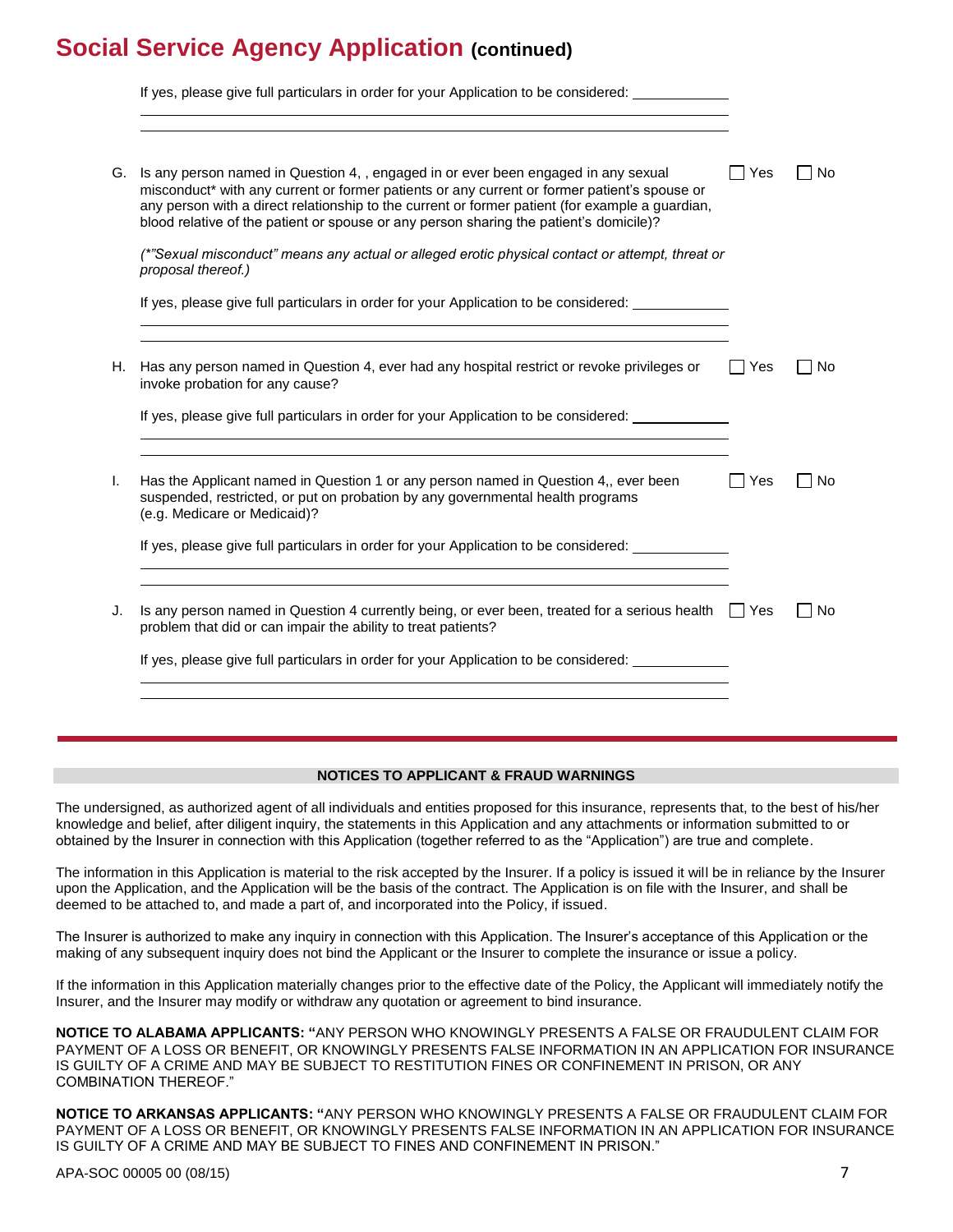**NOTICE TO COLORADO APPLICANTS**: "IT IS UNLAWFUL TO KNOWINGLY PROVIDE FALSE, INCOMPLETE, OR MISLEADING FACTS OR INFORMATION TO AN INSURANCE COMPANY FOR THE PURPOSE OF DEFRAUDING OR ATTEMPTING TO DEFRAUD THE COMPANY. PENALTIES MAY INCLUDE IMPRISONMENT, FINES, DENIAL OF INSURANCE AND CIVIL DAMAGES. ANY INSURANCE COMPANY OR AGENT OF AN INSURANCE COMPANY WHO KNOWINGLY PROVIDES FALSE, INCOMPLETE, OR MISLEADING FACTS OR INFORMATION TO A POLICYHOLDER OR CLAIMANT FOR THE PURPOSE OF DEFRAUDING OR ATTEMPTING TO DEFRAUD THE POLICYHOLDER OR CLAIMANT WITH REGARD TO A SETTLEMENT OR AWARD PAYABLE FROM INSURANCE PROCEEDS SHALL BE REPORTED TO THE COLORADO DIVISION OF INSURANCE WITHIN THE DEPARTMENT OF REGULATORY AGENCIES."

**NOTICE TO DISTRICT OF COLUMBIA APPLICANTS:** "WARNING: IT IS A CRIME TO PROVIDE FALSE OR MISLEADING INFORMATION TO AN INSURER FOR THE PURPOSE OF DEFRAUDING THE INSURER OR ANY OTHER PERSON. PENALTIES INCLUDE IMPRISONMENT AND/OR FINES. IN ADDITION, AN INSURER MAY DENY INSURANCE BENEFITS IF FALSE INFORMATION MATERIALLY RELATED TO A CLAIM WAS PROVIDED BY THE APPLICANT."

**NOTICE TO FLORIDA APPLICANTS**: "ANY PERSON WHO KNOWINGLY AND WITH INTENT TO INJURE, DEFRAUD, OR DECEIVE ANY INSURER FILES A STATEMENT OF CLAIM OR AN APPLICATION CONTAINING ANY FALSE, INCOMPLETE OR MISLEADING INFORMATION IS GUILTY OF A FELONY OF THE THIRD DEGREE."

**NOTICE TO HAWAII APPLICANTS:** "FOR YOUR PROTECTION, HAWAII LAW REQUIRES YOU TO BE INFORMED THAT PRESENTING A FRAUDULENT CLAIM FOR PAYMENT OF A LOSS OF BENEFIT IS A CRIME PUNISHABLE BY FINES OR IMPRISONMENT, OR BOTH."

**NOTICE TO KENTUCKY APPLICANTS:** "ANY PERSON WHO KNOWINGLY AND WITH INTENT TO DEFRAUD ANY INSURANCE COMPANY OR OTHER PERSON FILES AN APPLICATION FOR INSURANCE CONTAINING ANY MATERIALLY FALSE INFORMATION OR CONCEALS, FOR THE PURPOSE OF MISLEADING, INFORMATION CONCERNING ANY FACT MATERIAL THERETO COMMITS A FRAUDULENT INSURANCE ACT, WHICH IS A CRIME."

**NOTICE TO LOUISIANA APPLICANTS: "**ANY PERSON WHO KNOWINGLY PRESENTS A FALSE OR FRAUDULENT CLAIM FOR PAYMENT OF A LOSS OR BENEFIT OR KNOWINGLY PRESENTS FALSE INFORMATION IN AN APPLICATION FOR INSURANCE IS GUILTY OF A CRIME AND MAY BE SUBJECT TO FINES AND CONFINEMENT IN PRISON."

**NOTICE TO MAINE APPLICANTS:** "IT IS A CRIME TO KNOWINGLY PROVIDE FALSE, INCOMPLETE OR MISLEADING INFORMATION TO AN INSURANCE COMPANY FOR THE PURPOSE OF DEFRAUDING THE COMPANY. PENALTIES MAY INCLUDE IMPRISONMENT, FINES OR A DENIAL OF INSURANCE BENEFITS."

**NOTICE TO MARYLAND APPLICANTS:** "ANY PERSON WHO KNOWINGLY OR WILLFULLY PRESENTS A FALSE OR FRAUDULENT CLAIM FOR PAYMENT OF A LOSS OR BENEFIT OR WHO KNOWINGLY OR WILLFULLY PRESENTS FALSE INFORMATION IN AN APPLICATION FOR INSURANCE IS GUILTY OF A CRIME AND MAY BE SUBJECT TO FINES AND CONFINEMENT IN PRISON."

**NOTICE TO NEW JERSEY APPLICANTS**: "ANY PERSON WHO INCLUDES ANY FALSE OR MISLEADING INFORMATION ON AN APPLICATION FOR AN INSURANCE POLICY IS SUBJECT TO CRIMINAL AND CIVIL PENALTIES."

**NOTICE TO NEW MEXICO APPLICANTS:** "ANY PERSON WHO KNOWINGLY PRESENTS A FALSE OR FRAUDULENT CLAIM FOR PAYMENT OF A LOSS OR BENEFIT OR KNOWINGLY PRESENTS FALSE INFORMATION IN AN APPLICATION FOR INSURANCE IS GUILTY OF A CRIME AND MAY BE SUBJECT TO CIVIL FINES AND CRIMINAL PENALTIES."

**NOTICE TO NEW YORK APPLICANTS**: "ANY PERSON WHO KNOWINGLY AND WITH INTENT TO DEFRAUD ANY INSURANCE COMPANY OR OTHER PERSON FILES AN APPLICATION FOR INSURANCE OR STATEMENT OF CLAIM CONTAINING ANY MATERIALLY FALSE INFORMATION, CONCEALS FOR THE PURPOSE OF MISLEADING, INFORMATION CONCERNING ANY FACT MATERIAL THERETO, COMMITS A FRAUDULENT INSURANCE ACT, WHICH IS A CRIME, AND SHALL ALSO BE SUBJECT TO A CIVIL PENALTY NOT TO EXCEED FIVE THOUSAND DOLLARS AND THE STATED VALUE OF THE CLAIM FOR EACH SUCH VIOLATION."

**NOTICE TO OHIO APPLICANTS**: "ANY PERSON WHO, WITH INTENT TO DEFRAUD OR KNOWING THAT HE IS FACILITATING A FRAUD AGAINST AN INSURER, SUBMITS AN APPLICATION OR FILES A CLAIM CONTAINING A FALSE OR DECEPTIVE STATEMENT IS GUILTY OF INSURANCE FRAUD."

**NOTICE TO OKLAHOMA APPLICANTS**: "WARNING: ANY PERSON WHO KNOWINGLY, AND WITH INTENT TO INJURE, DEFRAUD OR DECEIVE ANY INSURER, MAKES ANY CLAIM FOR THE PROCEEDS OF AN INSURANCE POLICY CONTAINING ANY FALSE, INCOMPLETE OR MISLEADING INFORMATION IS GUILTY OF A FELONY (365:15-1-10, 36 §3613.1)."

**NOTICE TO OREGON APPLICANTS: "**ANY PERSON WHO KNOWINGLY AND WITH INTENT TO DEFRAUD OR SOLICIT ANOTHER TO DEFRAUD AN INSURER: (1) BY SUBMITTING AN APPLICATION, OR (2) BY FILING A CLAIM CONTAINING A FALSE STATEMENT AS TO ANY MATERIAL FACT, MAY BE VIOLATING STATE LAW."